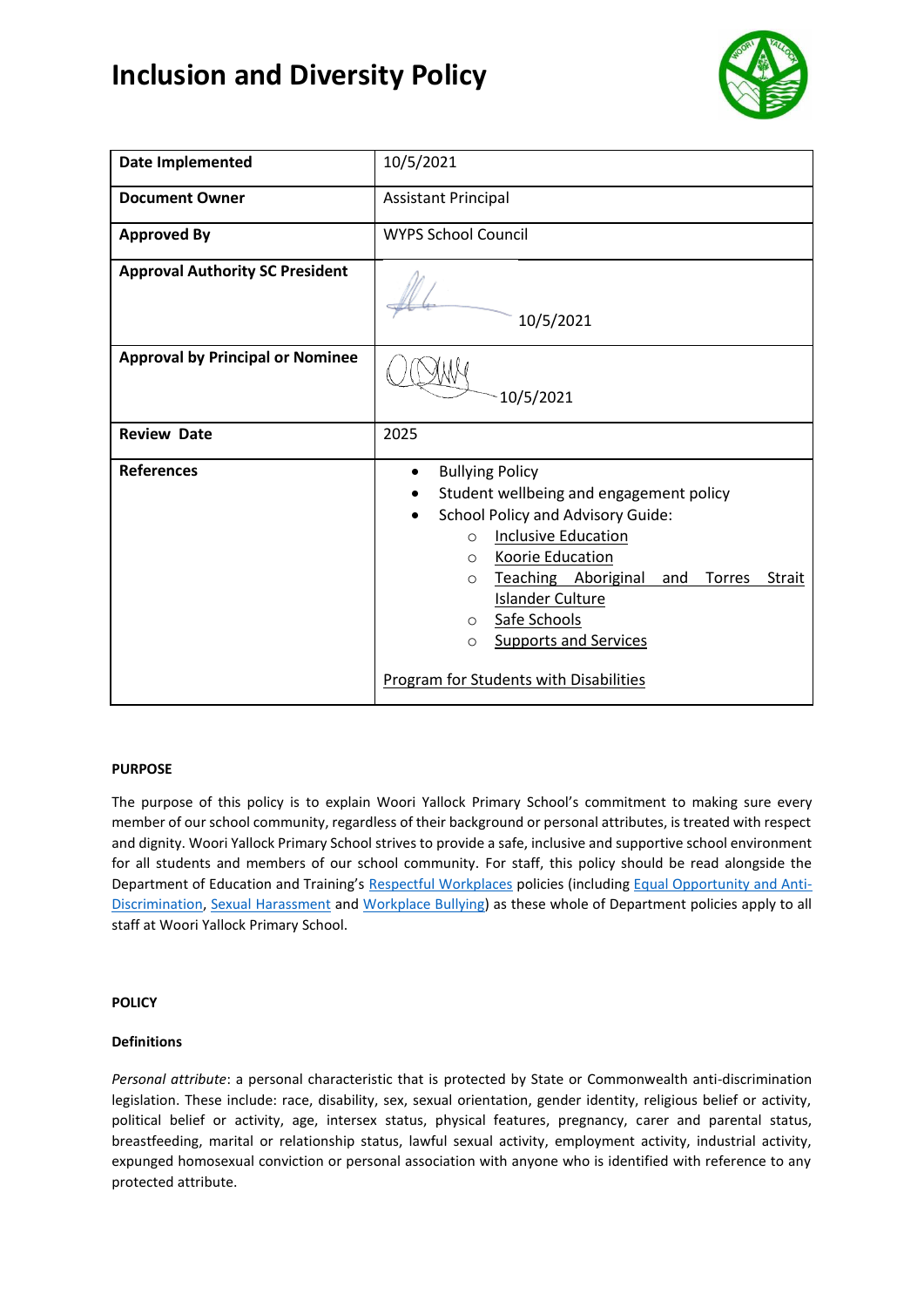*Direct discrimination:* unfavourable treatment because of a person's protected attribute.

*Indirect discrimination*: imposing an unreasonable requirement, condition or practice that disadvantages a person or group of people with a protected attribute.

*Sexual harassment:* unwelcome conduct of a sexual nature towards another person which could reasonably be expected to make that other person feel offended, humiliated or intimidated. It may be physical, verbal, visual or written.

*Disability harassment*: humiliating comments or actions about a person's disability.

*Vilification*: conduct that incites hatred towards or revulsion or severe ridicule of a person or group of people on the basis of their race or religion.

*Victimisation*: subjecting a person or threatening to subject them to detrimental treatment because they (or their associate) has made an allegation of discrimination or harassment on the basis of a protected attribute (or asserted their rights under relevant policies or law).

#### **Inclusion and diversity**

Woori Yallock Primary School is committed to creating a school community where all members of our school community are welcomed, accepted and treated equitably and with respect regardless of their backgrounds or personal attributes such as race, language, religious beliefs, gender identity, disability or sexual orientation so that they can participate, achieve and thrive at school.

Woori Yallock Primary School acknowledges and celebrates the diversity of backgrounds and experiences in our school community and we will not tolerate behaviours, language or practices that label, stereotype or demean others.

Woori Yallock Primary School will:

- ensure that all students and members of our school community are treated with respect and dignity
- ensure that students are not discriminated against and where necessary, are accommodated to participate in education and all school activities (eg schools sports, concerts) on the same basis as their peers
- acknowledge and respond to the diverse needs, identities and strengths of all students
- encourage empathy and fairness towards others
- challenge stereotypes that promote prejudicial and biased behaviours and practices
- contribute to positive learning, engagement and wellbeing outcomes for students.
- respond to complaints and allegations appropriately and ensure that students are not victimised.

Bullying, harassment and other forms of inappropriate behaviour targeting individuals because of their personal attributes will not be tolerated in our school community. Students who may have experienced or witnessed this type of behaviour are encouraged to speak up and to let their teachers, parents or carers know about those behaviours to ensure that inappropriate behaviour can be addressed.

Woori Yallock Primary School will take appropriate measures, consistent with its *Student Wellbeing and Engagement* and *Bullying* policies to respond to discriminatory behaviour or harassment at our school.